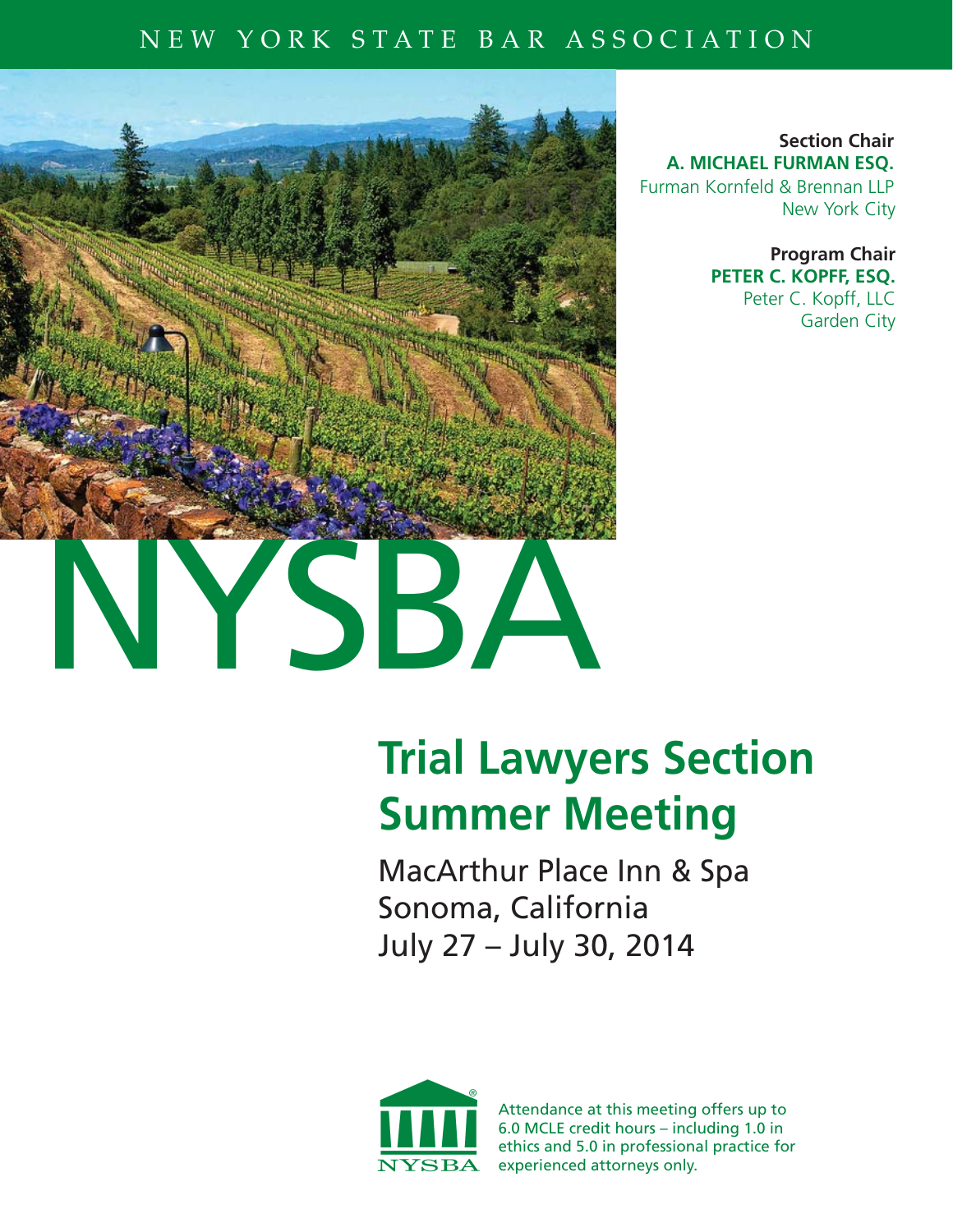# IMPORTANT INFORMATION

**MCLE CREDIT:** The New York State Bar Association's Meetings Department has been certified by the NYS Continuing Legal Education Board as an accredited provider of continuing legal education in the State of New York. **Under New York's MCLE rule, this program has been approved for a total of 6.0 credit hours; 1.0 hours in ethics and 5.0 hours in professional practice.**This is **NOT** a transitional program and is **NOT** suitable for MCLE credit for newly-admitted attorneys.

**DISCOUNTS AND SCHOLARSHIPS:** New York State Bar Association members and non-members may receive financial aid to attend this program. Under this policy, anyone who requires financial aid may apply in writing, **not later than fourteen working days prior to the program**, explaining the basis of his/her hardship, and if approved, may receive a discount or scholarship. Scholarships apply to the educational portion of the program only. For more details, please contact: cteeter@nysba.org or Catheryn Teeter, New York State Bar Association, One Elk Street, Albany, New York 12207. 518-487-5573.

### **ACCOMMODATIONS FOR PERSONS WITH**

**DISABILITIES:** NYSBA welcomes participation by individuals with disabilities. NYSBA is committed to complying with all applicable laws that prohibit discrimination against individuals on the basis of disability in the full and equal enjoyment of its goods, services, programs, activities, facilities, privileges, advantages, or accommodations. To request auxiliary aids or services or if you have any questions regarding accessibility, please contact Catheryn Teeter at New York State Bar Association, One Elk Street, Albany, New York 12207 or cteeter@nysba.org.



### **GETTING TO SONOMA and MacArthur Place 29 East MacArthur Street**

Sonoma is located 53 miles from San Francisco Airport (www.flysfo.com), 50 miles from Oakland Airpiort and 80 miles from Sacramento Airport. Rental Cars are available at all airports.

The Napa Airporter offers 24 Hour/7 Days a Week Doorto-Door Airport Shuttle Service from/to San Francisco International Airport (SFO), Oakland International Airport (OAK) and Sacramento International Airport (SAC). Visit, www.napaairporter.com for rate information or e-mail: napaairporter@yahoo.com or call: 707-252-1900

### **Important Hotel Information:**

**Garden Spa/Pool:** Reservations for Spa highly recommended. Call: 707-933-3193 prior to arrival. Bike rentals available

**Concierge:** Nancy Boerum; Assistance with recommendations for independent wine tours, etc. 707-933-3189. **Babysitting Service:** Nannies-on-Call, 707-933-9550

**Saddles Steakhouse:** Lunch and Dinner Daily. Call 707-933-3191 for reservations.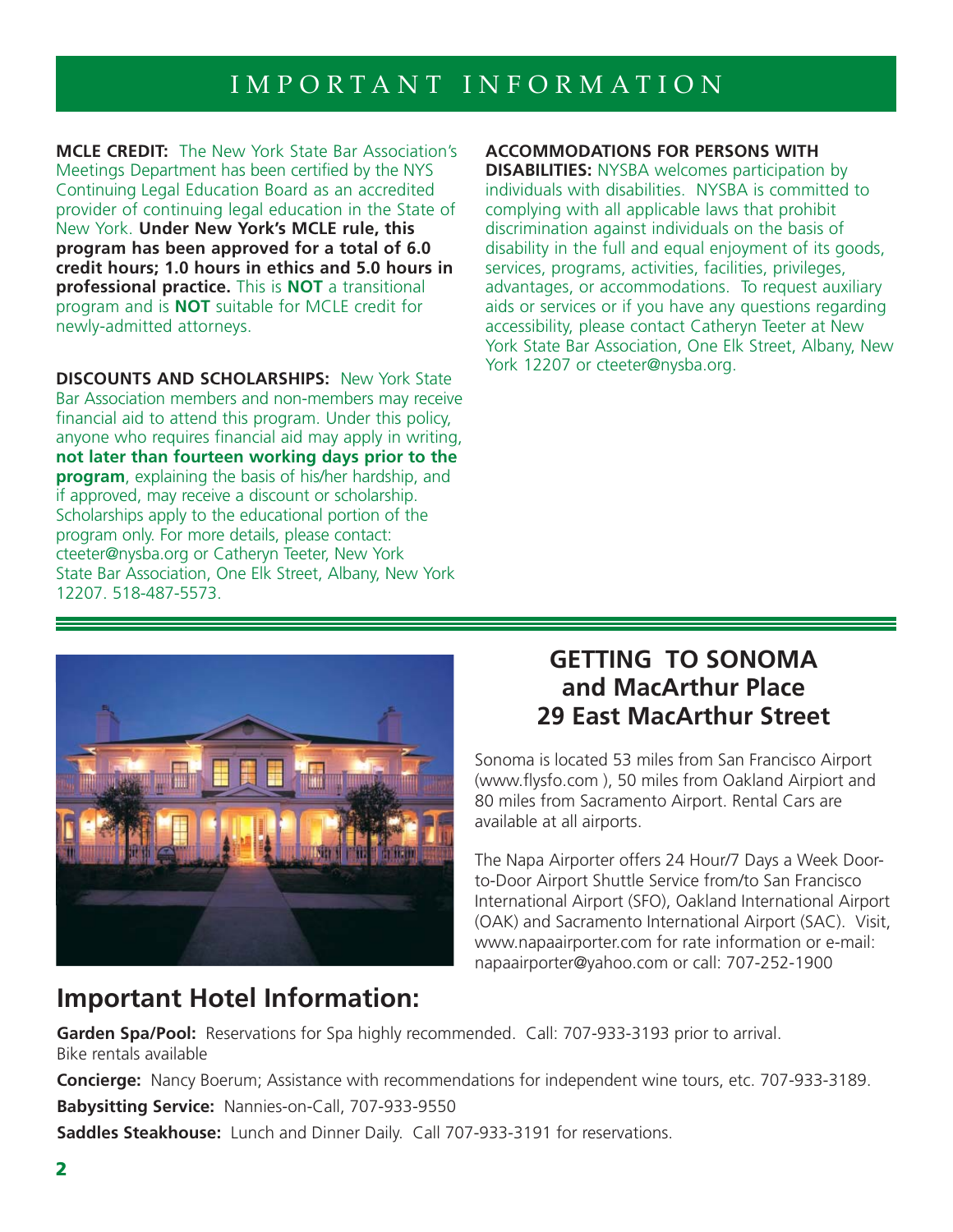# **Sunday, July 27**

| $2:30 - 5:30$ p.m. | <b>Registration</b> – Hotel Lobby                                                                                                                                                      |
|--------------------|----------------------------------------------------------------------------------------------------------------------------------------------------------------------------------------|
| $3:30 - 5:00$ p.m. | <b>Executive Committee Meeting - The Tack Room, Conference Center</b>                                                                                                                  |
| $5:00 - 6:00$ p.m. | Complimentary Wine & Cheese in the Library for Hotel Guests                                                                                                                            |
| $6:00 - 7:00$ p.m. | <b>Welcome Reception</b> - Veranda Garden                                                                                                                                              |
| 7:00 p.m.          | <b>Dinner</b> on your own<br>If you are planning on eating on-site please make reservations in advance of the<br>meeting. Additional dining suggestions in town are located on page 8. |

# **Monday, July 28**

| 7:00 - 10:00 a.m. <b>Continental Breakfast</b> - Saddles Restaurant, Conference Center<br>(included in room rate for overnight hotel guests)                                                    |
|-------------------------------------------------------------------------------------------------------------------------------------------------------------------------------------------------|
| <b>Executive Committee Breakfast Meeting - The Tack Room, Conference Center</b>                                                                                                                 |
| <b>Registration</b> - Conference Center Foyer                                                                                                                                                   |
| <b>GENERAL SESSION</b> - Conference Center, Rodeo Room                                                                                                                                          |
| <b>New York State Bar Association Welcome</b><br>DAVID P. MIRANDA, ESQ., PRESIDENT-ELECT                                                                                                        |
| <b>Trial Lawyers Section Welcome</b><br>A. MICHAEL FURMAN, ESQ., SECTION CHAIR<br>Furman Kornfeld & Brennan LLP<br>New York, New York                                                           |
| <b>HOW TO GIVE EFFECTIVE OPENING AND CLOSING STATEMENTS</b><br><b>NEIL KORNFELD, ESQ.</b><br>Furman Kornfeld & Brennan LLP<br>New York, New York                                                |
| $10:05 - 10:15$ a.m. Break                                                                                                                                                                      |
| 10:15 – 11:05 a.m. THE EFFECTIVE CROSS-EXAMINATION: A VIEW FROM THE BENCH<br><b>HON. LEWIS J. LUBELL</b><br>New York State Supreme Court<br><b>Westchester County</b><br>White Plains, New York |
|                                                                                                                                                                                                 |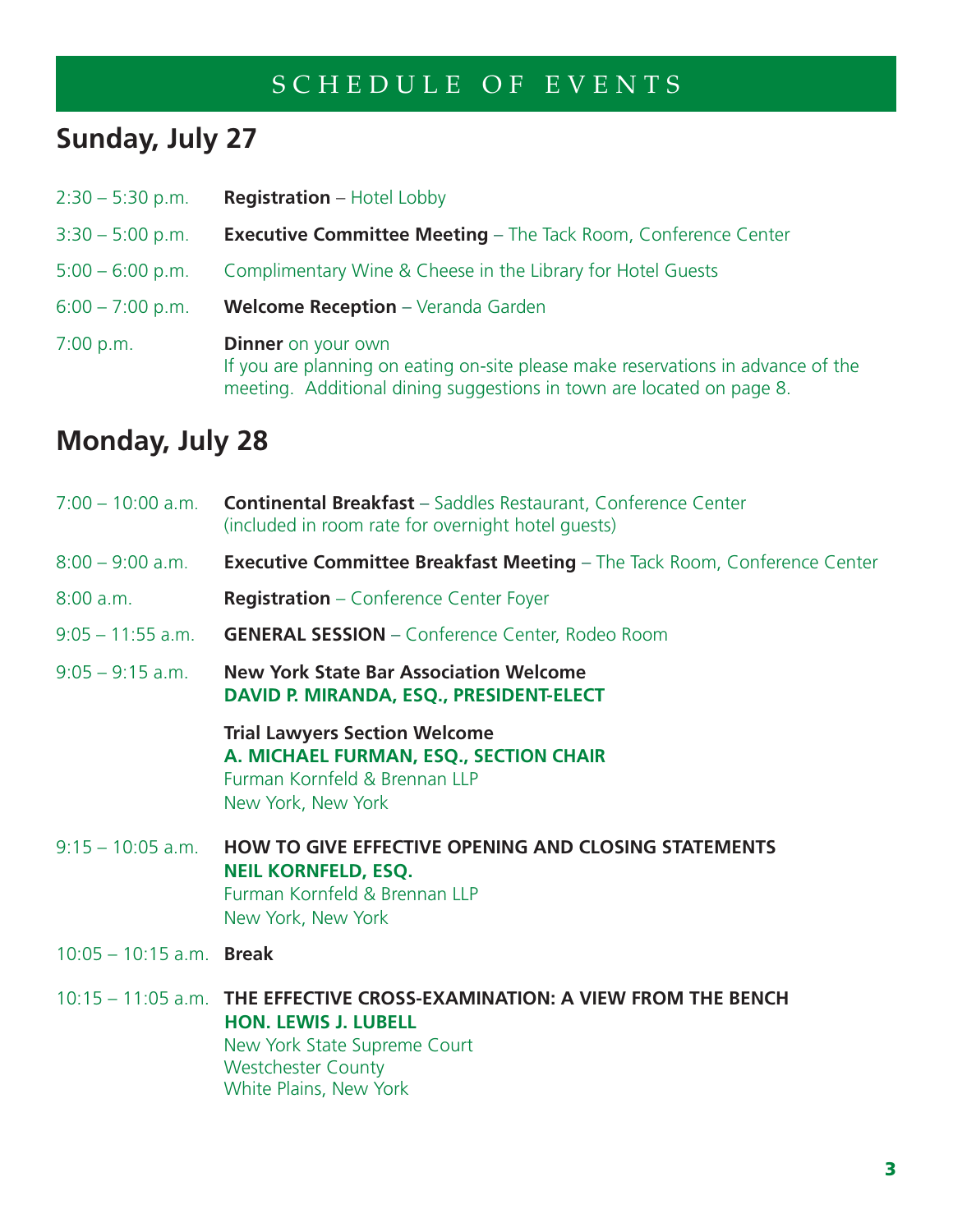### **Monday, July 28** *continued*

| $11:05 - 11:55$ a.m. | WHEN YOU CAN'T SETTLE: TRYING YOUR CASE TO WIN<br>Topics to be discussed will include: Evaluating Trial Counsel Preparedness; Witness Selection/<br>Preparation; Focus Groups/Jury Research; Jury Selection; Use of Visual Aids and Shadow Juries<br><b>JAMES J. YUKEVICH</b><br>Yukevich Cavanaugh<br>Los Angeles, California                                                                                                                                                                                                                                                                                                                                                                                                              |
|----------------------|---------------------------------------------------------------------------------------------------------------------------------------------------------------------------------------------------------------------------------------------------------------------------------------------------------------------------------------------------------------------------------------------------------------------------------------------------------------------------------------------------------------------------------------------------------------------------------------------------------------------------------------------------------------------------------------------------------------------------------------------|
| 12:15 p.m.           | Golf at Chardonnay Golf Club, 2555 Jameson Canyon Road, Napa Valley<br>The 18-hole course meanders through over 150 acres of Chardonnay vineyards and unique-<br>ly features six par fives, six par fours, six par threes and numerous lakes, creek crossings,<br>and a wide variety of flora and fauna. Golf shuttle departs hotel promptly at 12:15 p.m.<br>Contact: alexhall@chardonnaygolfclub.com for club rentals. <b>Soft-spikes only.</b> \$135 fee<br>includes transportation to/from course, boxed lunch, greens fee and golf cart. No<br>refunds on golf cancellations after July 10th. Preregistration Required.<br><b>Golf Chair:</b><br>Daniel G. Ecker Esg.<br>Traub Lieberman Straus & Shrewsberry LLP, Hawthorne, New York |
| 12:00 p.m.           | <b>Lunch</b> on your own                                                                                                                                                                                                                                                                                                                                                                                                                                                                                                                                                                                                                                                                                                                    |
| 12:00 p.m.           | Free afternoon to explore downtown Sonoma and Napa.                                                                                                                                                                                                                                                                                                                                                                                                                                                                                                                                                                                                                                                                                         |
| $5:00 - 6:00$ p.m.   | Complimentary Wine & Cheese in the Library for Hotel Guests                                                                                                                                                                                                                                                                                                                                                                                                                                                                                                                                                                                                                                                                                 |

6:00 – 10:00 p.m. **Cocktail Reception & Dinner - BENZIGER WINERY, GLEN ELLEN, CA** Named "Winery of the Year" in 2012 by *Wine & Spirits Magazine*. Join us at Benziger Estate Ranch for a wine country dinner on the side of Sonoma Mountain. Hop on their tram for a tour of the vineyards and learn about their bio-dynamic farming practices followed by a private wine tasting. After cocktails, we will adjourn to the Estate Wine Cave for a multi-course dinner amongst the aging wine in its French oak casks. *Meet in hotel lobby for transportation to Winery at 6:00 pm sharp.*  **Preregistration Required.**

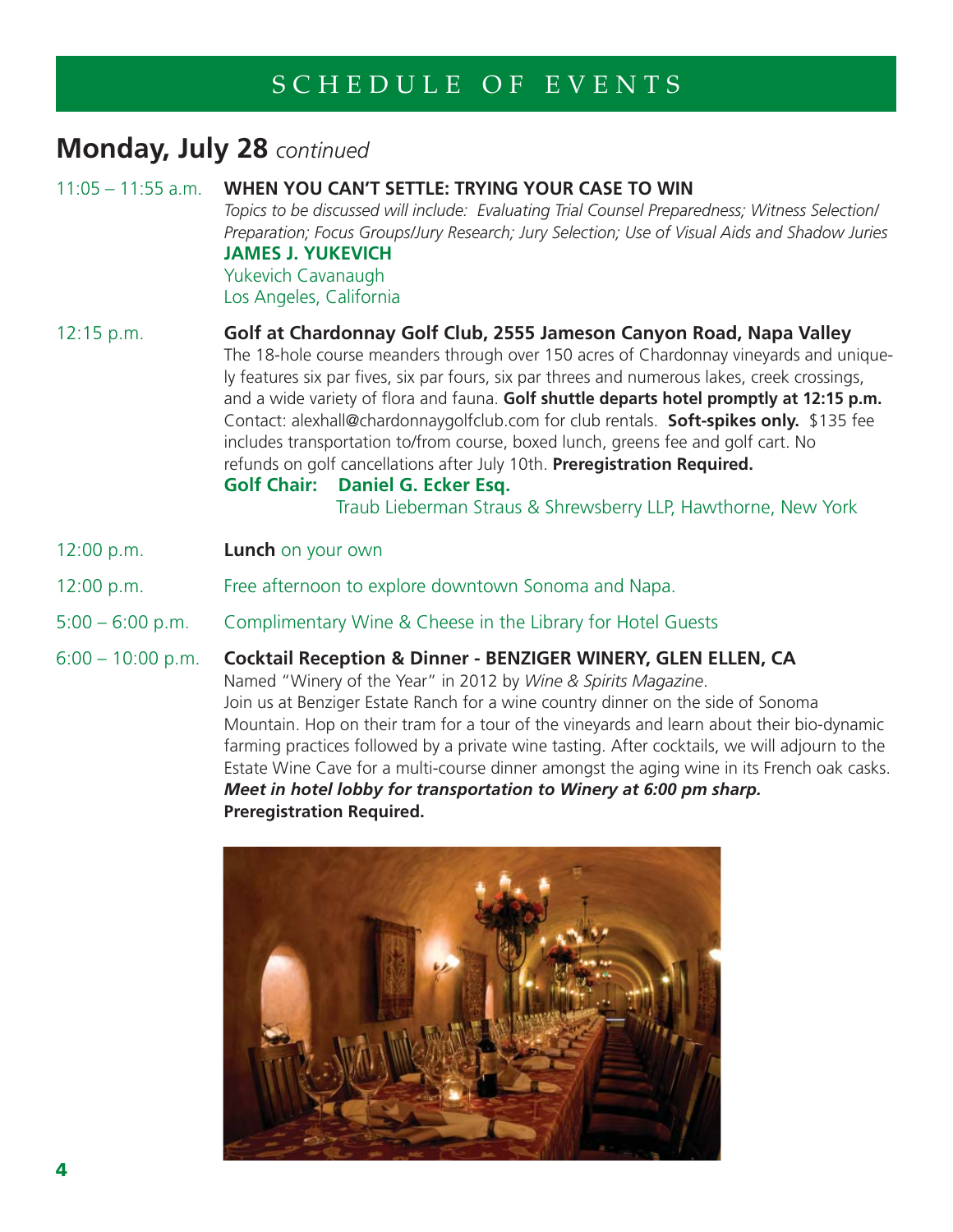# **Tuesday, July 29**

- 7:00 10:00 a.m. **Continental Breakfast** Saddles Restaurant, Conference Center (included in room rate for overnight hotel guests)
- 8:30 a.m. **Registration** Conference Center Foyer
- 9:05 11:50 a.m. **GENERAL SESSION** Conference Center, Rodeo Room
- 9:05 9:10 a.m. **Trial Lawyers Section Greeting/Announcements PETER C. KOPFF, ESQ., PROGRAM CHAIR**  Peter C. Kopff, LLC Garden City, New York
- 9:10 10:00 a.m. **NEW YORK PRACTICE AND CPLR UPDATE PROFESSOR PATRICK M. CONNORS** Albany Law School Albany, New York
- 10:00 10:10 a.m. **Break**
- 10:10 11:00 a.m. **THE ETHICS OF SOCIAL MEDIA AND PAYING FOR EVIDENCE PROFESSOR PATRICK M. CONNORS** Albany Law School Albany, New York
- 11:00 11:50 a.m. **60 CENTRE STREET TO LA LAW: NY AND CA CIVIL PRACTICE**  *Trial vs Mediation – How California's Cap on Pain and Suffering has Affected Medical Malpractice Cases and More*

### **JOHN J. QUINN, ESQ.**

Tucker Ellis LLP Los Angeles, California

12:15 – 6:15 p.m **WINERY TASTING TOUR AND ARMSTRONG WOODS VISIT**

> Join us for tastings at two beautiful vineyards west of the Russian River Appellation - Lynmar Winery and DeLoach Vineyards. At Lynmar, we will sample 4 reserve wines paired with Artisan cheeses in their redwood grove, and at DeLoach, our tasting will take place in the barrel room. We will then make our way to Armstrong Woods for a guided hike through the magnificent Sequoia sempervirens known as the coast redwood.

**Preregistration is required. Tour price includes boxed lunch.** 

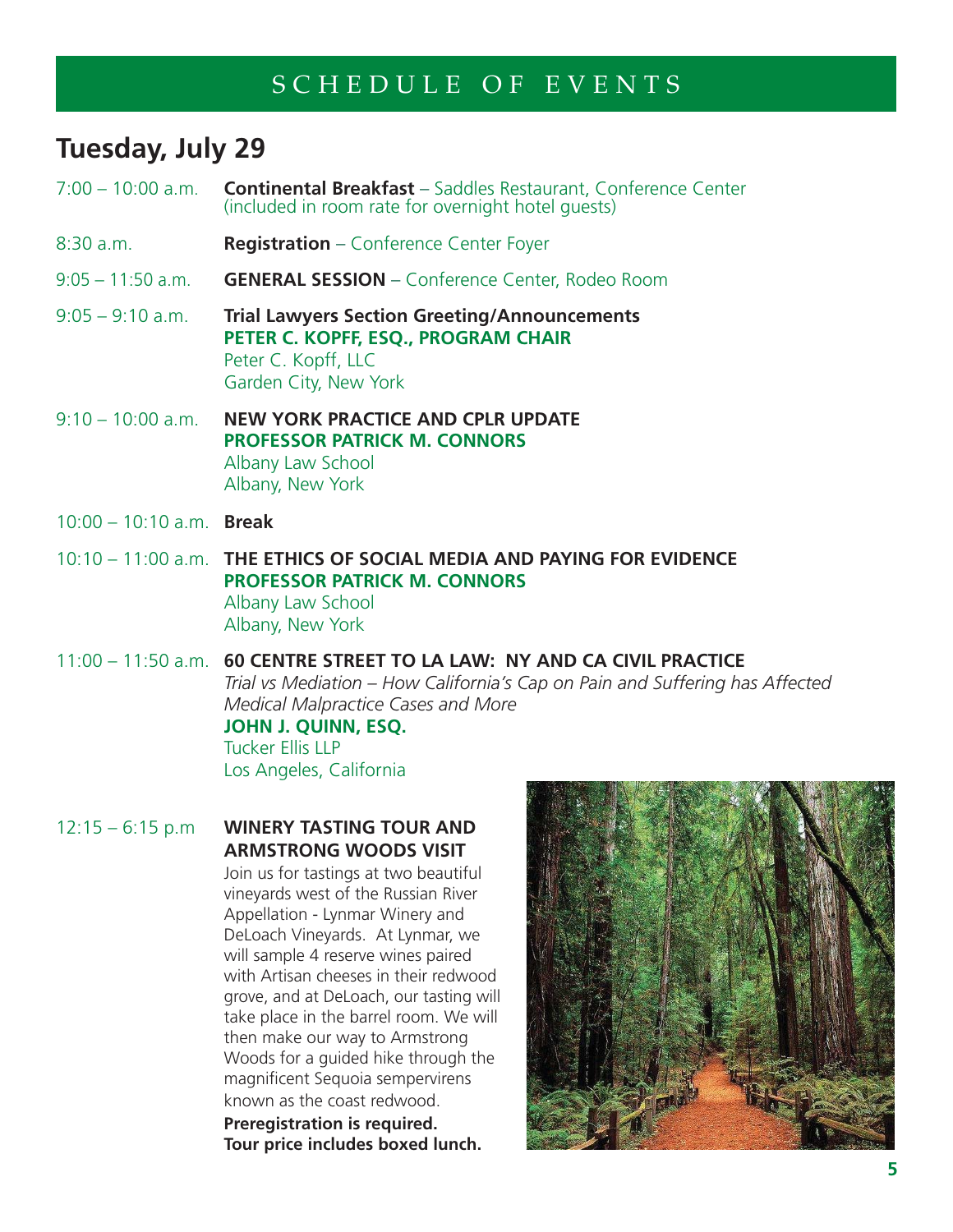# **Tuesday, July 30** *continued*



### 12:15 p.m. **Silverado Golf Club, 1600 Atlas Peak Road, Napa**

Experience an unforgettable day on the greens on the championship18-hole North Golf Course. The Opening event of the 2014-15 PGA Tour season, The Frys.com, will take place in October on this course. Designed by renowned architect Robert Trent Jones, Jr., the course features dozens of water crossings, elevation changes and routing through oak, pine and redwood trees. **Soft-spikes only. First tee time is 1:00 p.m.** **Shuttle departs hotel at 12:15 p.m. promptly. Preregistration required**. \$250 fee includes transportation to/from course, boxed lunch, practice balls, greens fee and golf cart. Club rental contact: bjohnson@troongolf.com to prearrange. No refunds after July 10th.

7:00 – 10:00 p.m. **Reception & Dinner** – Veranda Gardens and Veranda, MacArthur Place

# **Wednesday, July 30**

- 7:00 10:00 a.m. **Continental Breakfast** Saddles Restaurant, Conference Center (included in room rate for overnight hotel guests)
- 12:00 noon **Check Out/Departure**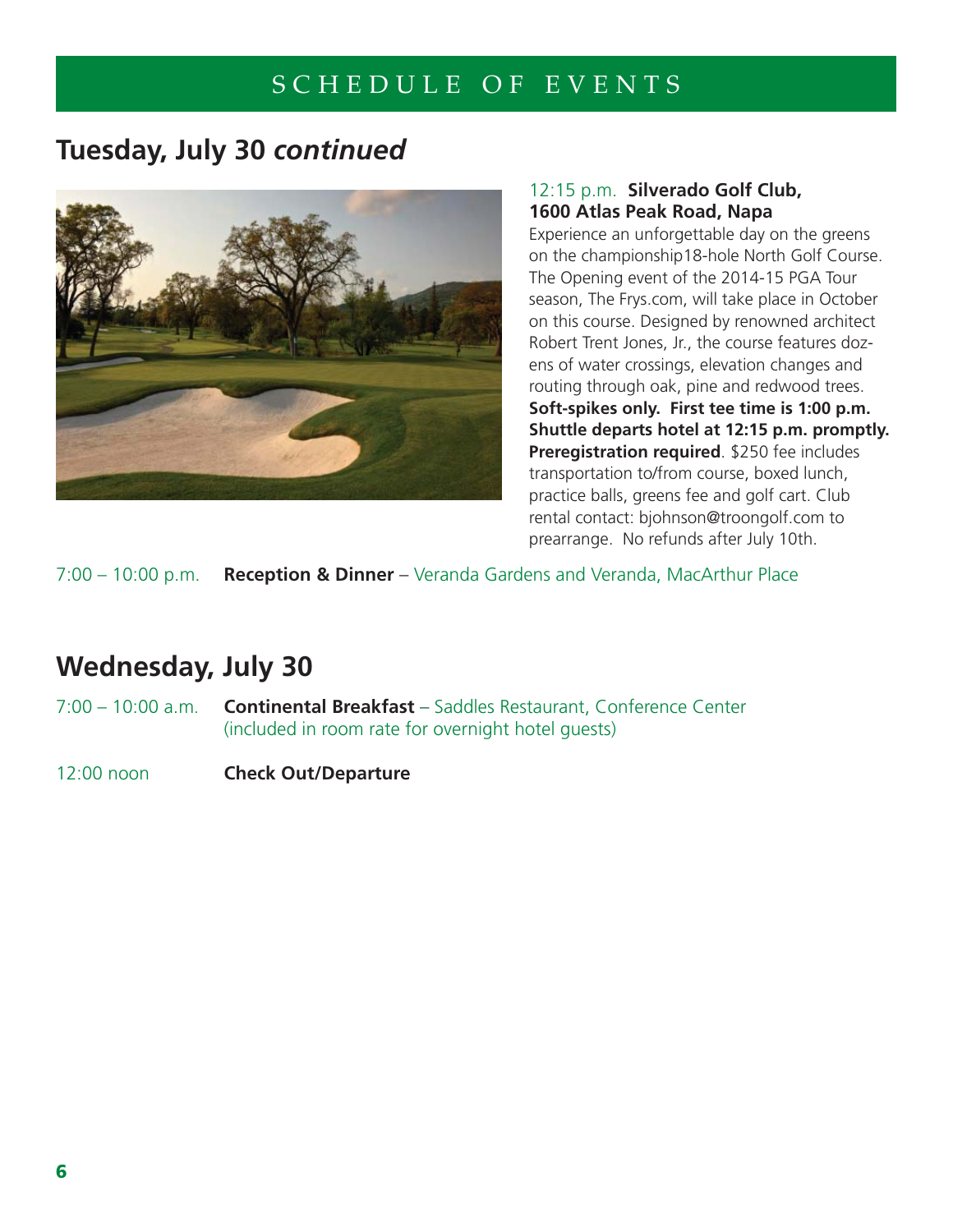# THINGS TO DO IN SONOMA

**Stop by the Sonoma County Visitors Bureau, 453 First Street East, located on the east side of Sonoma Plaza for information about the Plaza and all of Sonoma Valley. Open Monday – Saturday, 9 a.m. – 5 p.m. and Sunday 10 a.m. – 5 p.m. (866) 996-1090 or www.sonomavalley.com**

#### **Garden Spa/Pool, MacArthur Place, Sonoma**

The Garden Spa and Fitness Center is located adjacent to the heated outdoor pool and whirlpool in the heart of the garden. Complimentary iced tea and water are served poolside and room service is available for poolside lunch or snacks. The Garden Spa at MacArthur Place offers over 40 different massage, facial and body treatments utilizing the elements of the historic gardens fruits, flowers, herbs, and earth. Advance reservations highly recommended. Call: 707-933-3193.

#### **Sonoma State Historic Park, Mission San Francisco Solano, 114 Spain Street at First St., Sonoma**

Unlike most parks with a single plot of land and a continuous boundary, Sonoma State Historic Park is a scattering of historical attractions consisting of six midtown locations near Sonoma's Plaza. They are: Mission San Francisco Solano, the Blue Wing Inn, Sonoma Barracks, the Toscano Hotel, the Servants Quarters (the remains of La Casa Grande) and the home of General Mariano Guadalupe Vallejo. Vallejo's home, Lachryma Montis, is less than a mile west of the Plaza. Vallejo served as Military Commander and Director of Colonization of the Northern Frontier. \$3 Admission gets you into the small museum, mission church and home of General Vallejo. An interesting part of CA history; don't miss the short video on the history of the area. Easy walk across the park down the bike trail to the house and other buildings. Open 10 a.m. to 5 p.m. daily. 707-938-9560.

#### **Sonoma Plaza Wine Walk**

Sonoma Plaza is currently home to more than 24 wine tasting rooms that offer fine wine from Sonoma County's award winning wineries. We will have copies of the WineWalk guide to 18 of these tasting rooms on the Plaza at registration or you can print your own from www.sonomaplaza.com. Buy a bottle or two to enjoy. Most tasting rooms offer shipping to New York.

#### **Sonoma Coast State Beach, Highway 1, Between Jenner and Bodega Bay, Sonoma, CA**

Sonoma Coast State Beach is actually a collection of beaches in Sonoma County; the drive on Pacific Coast Route #1 offers eye-popping vistas from both the beaches and the surrounding high hills. Stroll the beaches, stop at an overlook, have a picnic or take a hike on one of the trails. Depending on the time of year, Schoolhouse Beach has tide pools that offer an abundance of sea life, even baby octopus! Walk barefoot and wade in the water. Not all of the beaches offer swimming so check before you go. Phone: 707-875-3483. www.parks.ca.gov/?page\_id=451

#### **Armstrong Woods State Natural Reserve, 17000 Armstrong Woods Road, Guerneville** ~

A majestic living reminder of the magnificent primeval redwood forest that covered much of this area before logging operations began during the 19th century. Armstrong Redwoods preserves stately and magnificent Sequoia sempervirens, commonly known as the coast redwood. These trees stand together as a testament to the wonders of the natural world. The grove offers solace from the hustle and bustle of daily life, offering the onlooker great inspiration and a place for quiet reflection. Open 8 a.m. to one hour following sunset. **Our guided tour on Tuesday includes a hike through Armstrong Woods.** Phone: 707-869- 2015. www.parks.ca.gov/?page\_id=45

**Wineries on Highway 121 entering Sonoma Valley: Gloria Ferrer, Viansa & Jacuzzi Family Vineyards. Others Nearby Wineries: Buena Vista Winery, Ravenswood, Gundlach Bundschu, Imagery, Kunde, Hanzell and Cline Cellars.**

> **For more information on Sonoma Activities, visit: www.winecountrythisweek.com www.sonomaplaza.com www.sonomacounty.com**